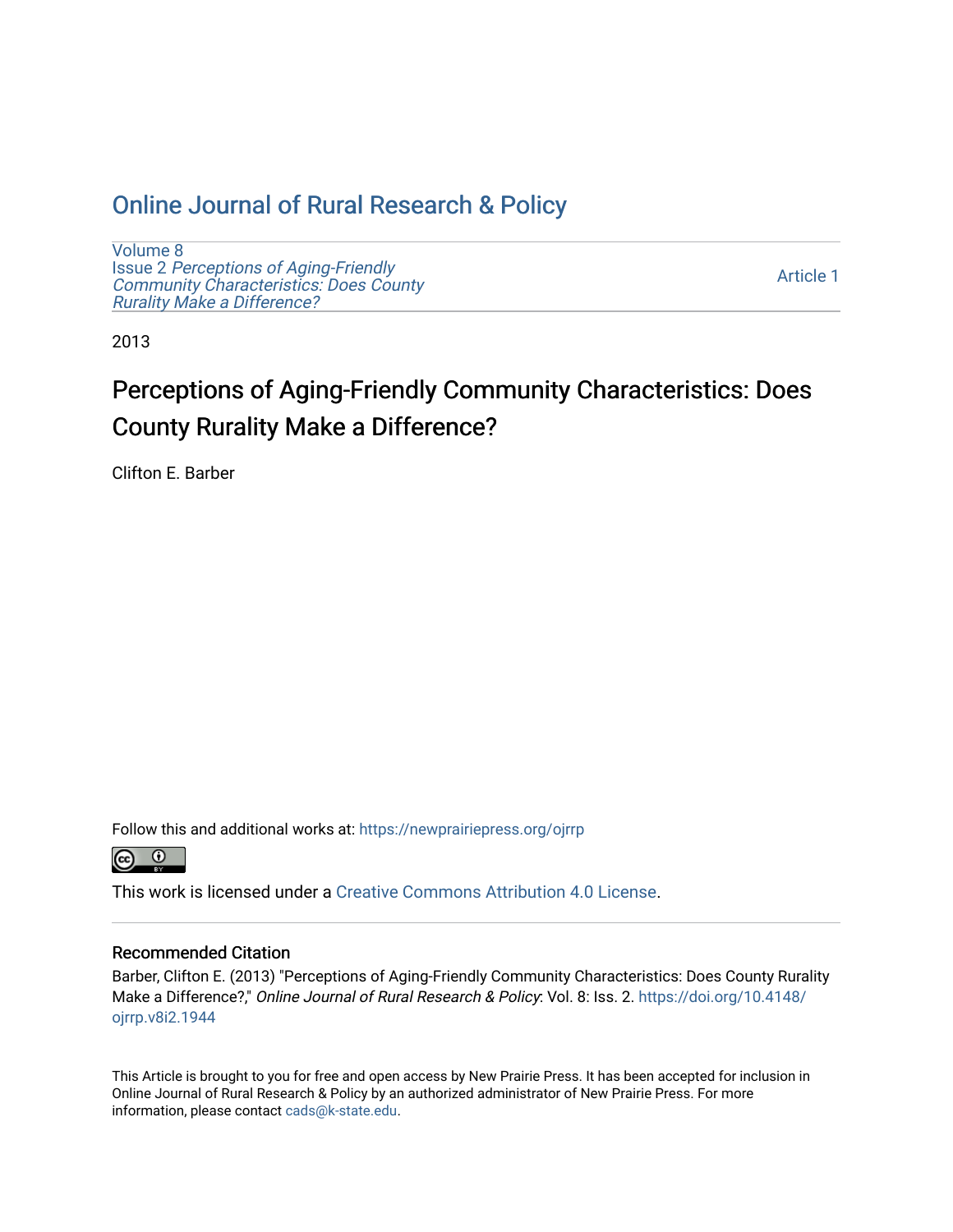# <span id="page-1-1"></span>Perceptions of Aging-Friendly Community Characteristics: Does County Rurality Make a Difference?

[CLIFTON E. BARBER](#page-10-0) *School of Human Ecology University of Wisconsin-Madison*

*Recommended Citation Style (MLA):*

 Barber, Clifton E. "Perceptions of Aging-Friendly Community Characteristics: Does County Rurality Make a Difference?" The Online Journal of Rural Research and Policy 8.2 (2013): 1-10.

*Key words*: Population Aging, Aging-Friendly Communities, Rurality

*This is a peer-reviewed article.*

#### **Abstract**

"Aging-friendly" communities are environments where people can live their entire lives rather than having to relocate because of age-related changes. The objective of this study was to investigate the extent to which middle-aged, long-term residents in Wisconsin perceived their communities to be aging-friendly, and to determine whether these perceptions varied according to county rurality. Rurality was measured using the Index of Relative Rurality, and is based on four dimensions: population, population density, extent of urban area, and remoteness. The Index of Relative Rurality was combined with the USDA urban influence code to categorize counties into the following spheres: the "Metropolitan Sphere", the "Rural-Metro Interface", and the "Rural Sphere". It was hypothesized that persons residing in metropolitan counties will be more likely to perceive that their communities have aging-friendly characteristics than those residing in rural counties, and this will be particularly true with regard to characteristics related to transportation and health care services. The hypothesis was supported. Respondents residing in metro and rural-metro counties perceived a higher prevalence of aging-friendly community characteristics than those in rural counties, particularly with regard to transportation, health care services, and community connectedness.

#### **Introduction**

<span id="page-1-0"></span>"Aging-friendly" communities are environments "where people can live their entire lives… rather than having to relocate and thereby lose the social capital that has accrued over a lifetime… simply because they are experiencing the expected personal changes that come with age" (Scharlach, 2009, pg[.](#page-9-0) 6).<sup> $\frac{1}{2}$ </sup> The research reported in this paper centers on residents' perceptions of the extent to which their communities possess aging-friendly characteristics. The study was guided by the question of whether these perceptions vary according to the degree of rurality of the county/community in which the resident lives. That is, does rurality make a difference?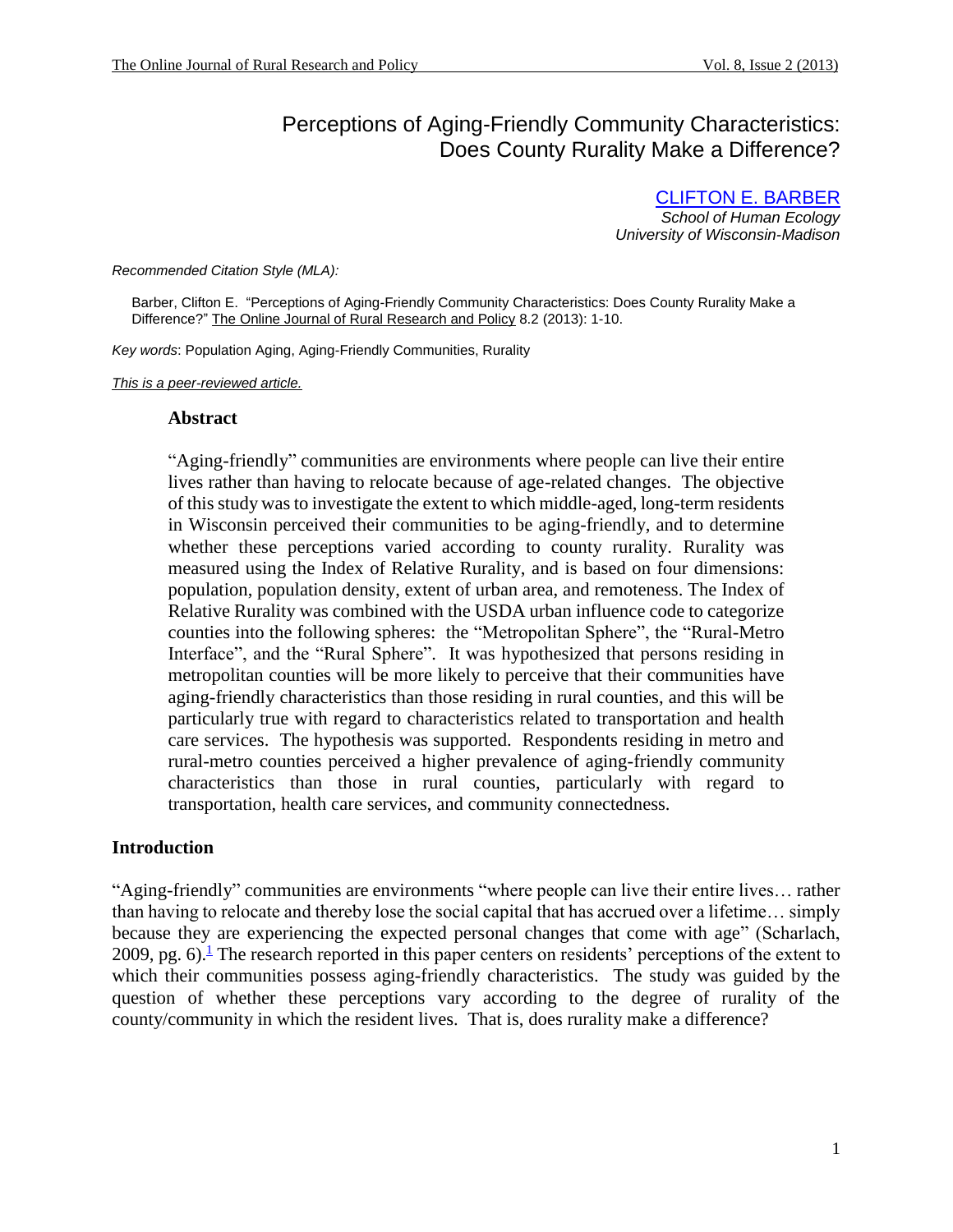# **Background**

<span id="page-2-0"></span>Interest in creating aging-friendly communities is being fueled by population aging, both nationally and globally (World Health Organization,  $2007)^2$  $2007)^2$ ; a trend that will accelerate during the next 30 years with the aging of persons born between 1946 and 1964 (i.e. the "baby boom" generation). Presently, about 40 million Americans are age 65 or older, and constitute a little over 13% of population. However, by 2035 the U.S. Census Bureau projects that this number will double, and that more than one out of every five persons in the United States will be age 65 or older. Consequently, it is not surprising that the aging of America's population is among the topics highlighted in 2010 Census (Vincent & Velkoff, 2010).<sup>[3](#page-9-2)</sup>

<span id="page-2-2"></span><span id="page-2-1"></span>In discussing population aging, Rural America is often "center stage" because rural areas generally have a higher proportion of older persons than do urban areas (Rogers, 2002)[.](#page-9-3)<sup>4</sup> More so than is the case for urban areas, rural counties in the United States have experienced a significant increase in the percentage of older persons. This trend is graphically illustrated in Figure 1, which depicts the change in the proportion of persons age 65+ in rural U.S. counties from 2000 to 2009 (Gallardo,  $2010$ .<sup>[5](#page-9-4)</sup>

<span id="page-2-3"></span>

*Figure 1.* Change in Proportion of Population Age 65+ in Rural U. S. Counties: 2000 to 2009 (Gallardo, 2010)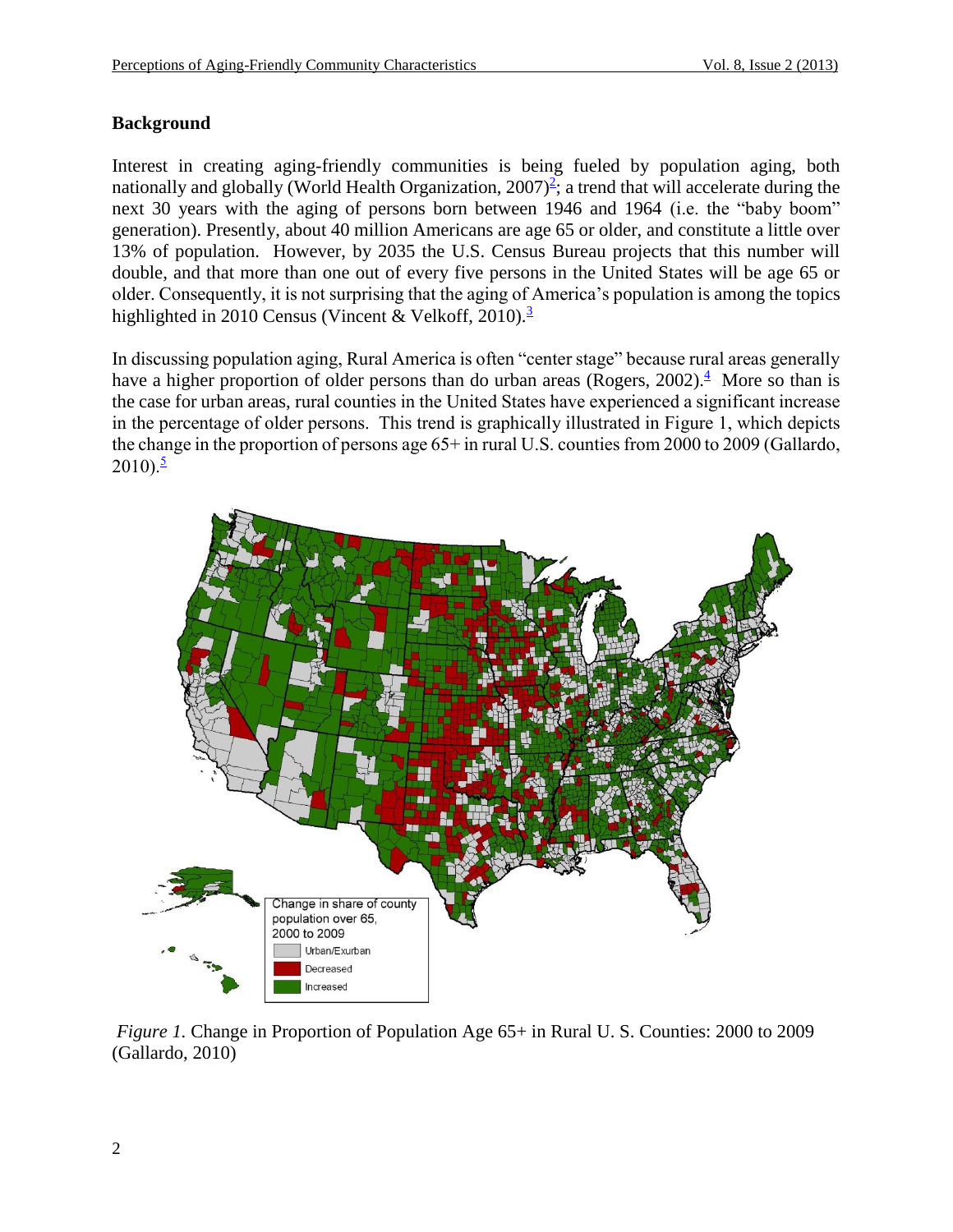<span id="page-3-0"></span>In the context of fostering aging-friendly communities, it is important to observe that rural areas have different needs with regard to health care delivery, transportation, and access to social services (Austin, McClelland, Perrault, & Sieppert, 2009)<sup>[6](#page-9-5)</sup>. For example, accessing health care services can be difficult in low-density, sparsely populated rural communities, which are often far from comprehensive, state-of-the-art medical care and facilities (Buczko,  $2001$ )<sup> $7$ </sup>.

# <span id="page-3-1"></span>**Methods**

# *Hypotheses*

The primary hypothesis addressed in the study was that rurality affects perceptions of community attributes. Specifically, it was hypothesized that persons residing in metropolitan counties will be more likely to perceive that their communities have aging-friendly characteristics than those residing in rural counties, and this will be particularly true with regard to characteristics related to transportation and health care services.

<span id="page-3-2"></span>This hypothesis was predicated on the findings of a study by Schoenberg and Coward  $(1998)^8$  $(1998)^8$  $(1998)^8$ wherein older persons residing in rural areas – more so than their urban and suburban counterparts – reported perceived barriers that diminished their use of community-based services. This hypothesis was also informed by the fact that over 250,000 people – many of whom are elderly in the state where this study was conducted live beyond 15 miles of a hospital, all of them in rural census tracts, and most without major roadways.

<span id="page-3-3"></span>A second hypothesis guiding the study was that residents in counties representing what Waldorf  $(2007)^9$  $(2007)^9$  has termed the "rural-metropolitan interface" will have perceptions that are more similar to metro than rural counties. The rationale undergirding this hypothesis centered on accessibility to metro amenities such as airports, shopping, medical facilities, employment and cultural opportunities. Metro areas also offer economies and a scale of human services from which nearby rural locations may benefit**.** 

# *Data Collection*

In 2011 and 2012, Cooperative Extension educators in Wisconsin led fifteen focus groups on the topic of the community-level impacts of population aging. Each session was initiated by the sharing of information on population aging (dubbed the "age wave" or "surge in seniors", etc.). Ensuing discussion centered on the impacts of population aging and the characteristics that constitute an aging-friendly community environment. Near the end of twelve of the fifteen focus group sessions, participants were invited to complete an Aging-Friendly Community Characteristics Survey (subsequently described in greater detail). In response, 174 participants submitted the survey (a 45% response rate). The study reported in this paper is based on the responses of 120 participants who identified both their township and county of residence. Almost 80% of the counties in Wisconsin were represented across the 120 respondents. The average length of time that survey respondents had lived in their community was 22 years. Although no demographic data were collected in the survey, focus group facilitators observed that the majority of the participants were women between the ages of 45 and 65.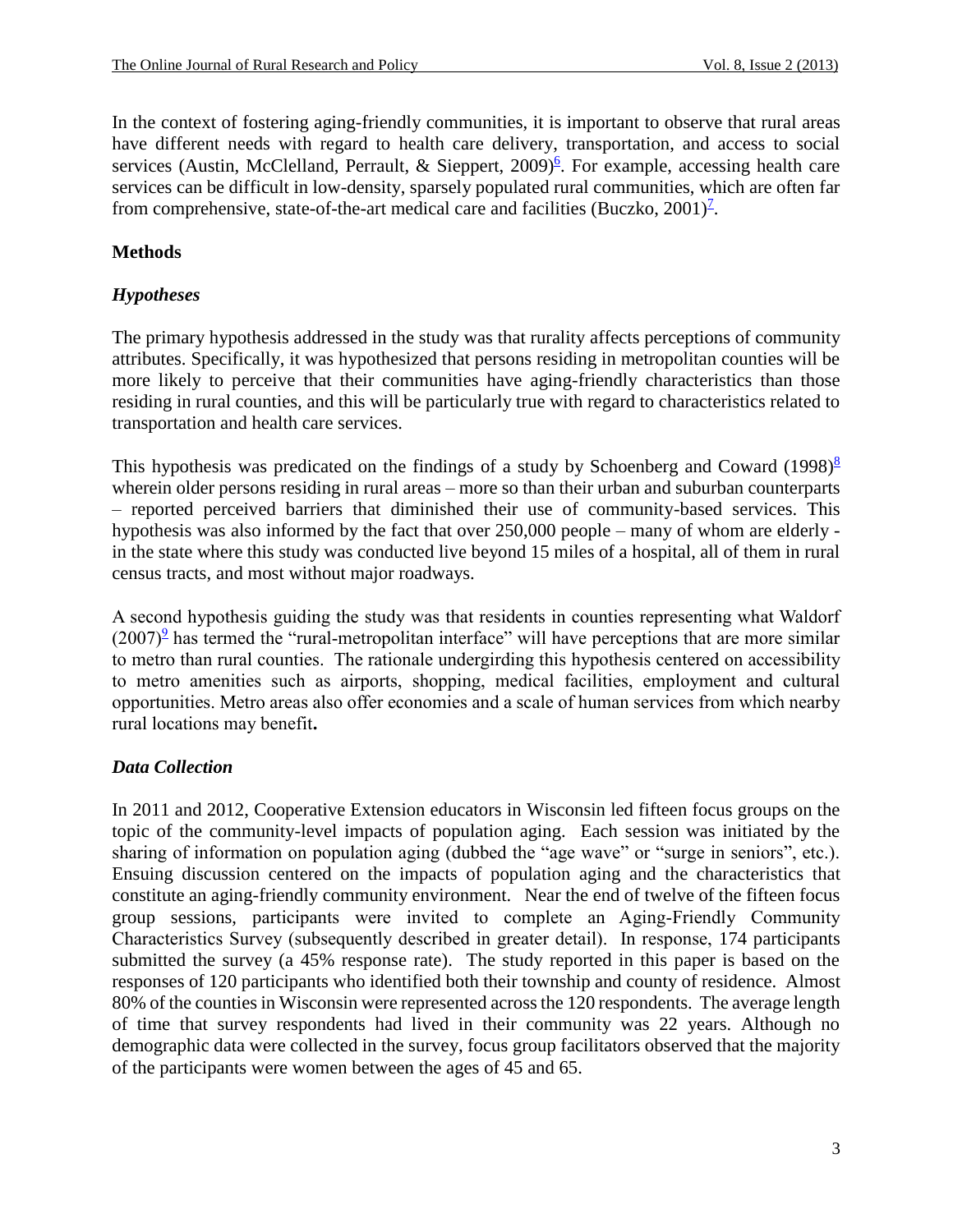# *Measurement*

<span id="page-4-0"></span>**Rurality.** The primary independent variable in the study - the degree of rurality - was measured at the county level using the Index of Relative Rurality [IRR] (Waldorf, 2007)<sup>[10](#page-9-9)</sup>. The IRR is based on four dimensions: population, population density, extent of urban area, and remoteness. The Index is scaled as a continuous variable, ranging from 0 to 1, with 0 representing the most urban county, and 1 the most rural county. The most recent IRR county codes for the state in which the study was conducted were obtained from the Purdue Center of Regional Development (Personal communication, July 7, 2011).

To define the rural-metro interface, Waldorf combined the Index of Relative Rurality with the USDA (ERS) urban influence code, to yield seven levels that are jointly defined by rurality and metropolitan access, which are depicted in Table 1. Three codes fall into a category termed the "Metropolitan Sphere", three into the "Rural-Metro Interface", and one into the "Rural Sphere".

The number of respondents was fairly evenly divided across the three rural-metro categories (41, 47, and 32 respectively). Table 2 shows a geographical comparison of means with respect to county population and density, township size, and reported length of residence.

**Perceptions of aging-friendly community characteristics.** In developing a survey to assess resident perceptions of aging-friendly community characteristics, a variety of sources were used to compile a comprehensive list of traits deemed supportive of the needs of older persons and their families (e.g. National Association of Area Agencies on Aging & the MetLife Foundation,  $2007$ <sup> $11$ </sup>. This search yielded more than 130 community characteristics, which were reduced to 89 items and organized around 13 subject areas:

- <span id="page-4-1"></span>1. Housing
- 2. Transportation and accessibility
- 3. Streets, parking, pedestrian crossings, sidewalks, etc.
- 4. Health care services and preventative screenings
- 5. Family caregiving
- 6. Nutrition and wellness
- 7. Employment and workforce development
- 8. Arts, culture, and life-long learning
- 9. Respect and social inclusion
- 10. Public safety and emergency planning
- 11. Community connectedness: Civic Engagement and Volunteer Opportunities
- 12. Taxation and Finance
- 13. Community Leadership and policies

The bulleted items below illustrated the aging-friendly characteristics listed under the area entitled Nutrition and Wellness.

- Residents easily find out about and participate in exercise and wellness programs.
- Nutrition classes or informational workshops for specific health and related financial needs are provided.
- Communal/congregate meals are hosted at recreation or senior centers.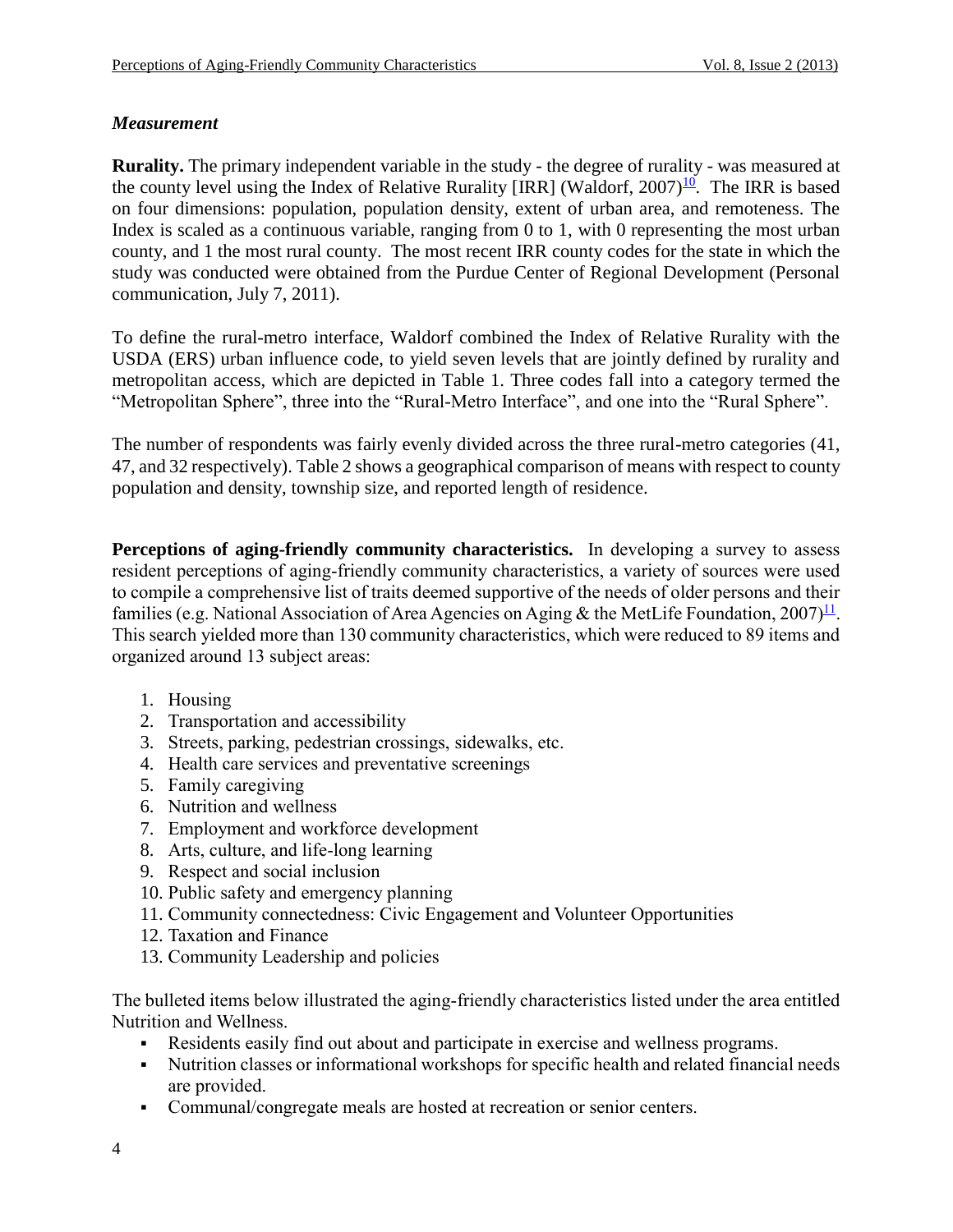- Home-delivered meals are available to older residents who are not able to attend congregate meal sites, or prepare their own meals.
- Exercise and wellness programs are tailored to specific health concerns (e.g. heart disease and diabetes).

|  |  | Table 1. Definitions of the Rural-Metropolitan Interface Levels |
|--|--|-----------------------------------------------------------------|

| Level                        | Definition                                                                    | <b>Location Relative</b><br>to Metro Area | Degree of Rurality<br>(using the IRR) |  |
|------------------------------|-------------------------------------------------------------------------------|-------------------------------------------|---------------------------------------|--|
| <b>METROPOLITAN SPHERE</b>   |                                                                               |                                           |                                       |  |
| $\mathbf{A}$                 | Metropolitan central counties with a<br>population of at least 500,000        | Within                                    | Low                                   |  |
| B                            | Metropolitan central counties with a<br>population of less than 500,000       | Within                                    | Low                                   |  |
| $\mathcal{C}$                | Outlying metropolitan counties with<br>IRR < 0.4                              | Within                                    | Low                                   |  |
| RURAL METROPOLITAN INTERFACE |                                                                               |                                           |                                       |  |
| D                            | Outlying metropolitan counties with<br>$IRR \ge 0.4$                          | Within                                    | High                                  |  |
| E                            | Nonmetropolitan counties adjacent to a<br>metropolitan area and IRR $< 0.4$   | Adjacent                                  | Low                                   |  |
| $\mathbf{F}$                 | Nonmetropolitan counties adjacent to a<br>metropolitan area and IRR $> = 0.4$ | Adjacent                                  | High                                  |  |
| <b>RURAL SPHERE</b>          |                                                                               |                                           |                                       |  |
| G                            | Nonmetropolitan counties not adjacent<br>to a metropolitan area               | Remote                                    | High                                  |  |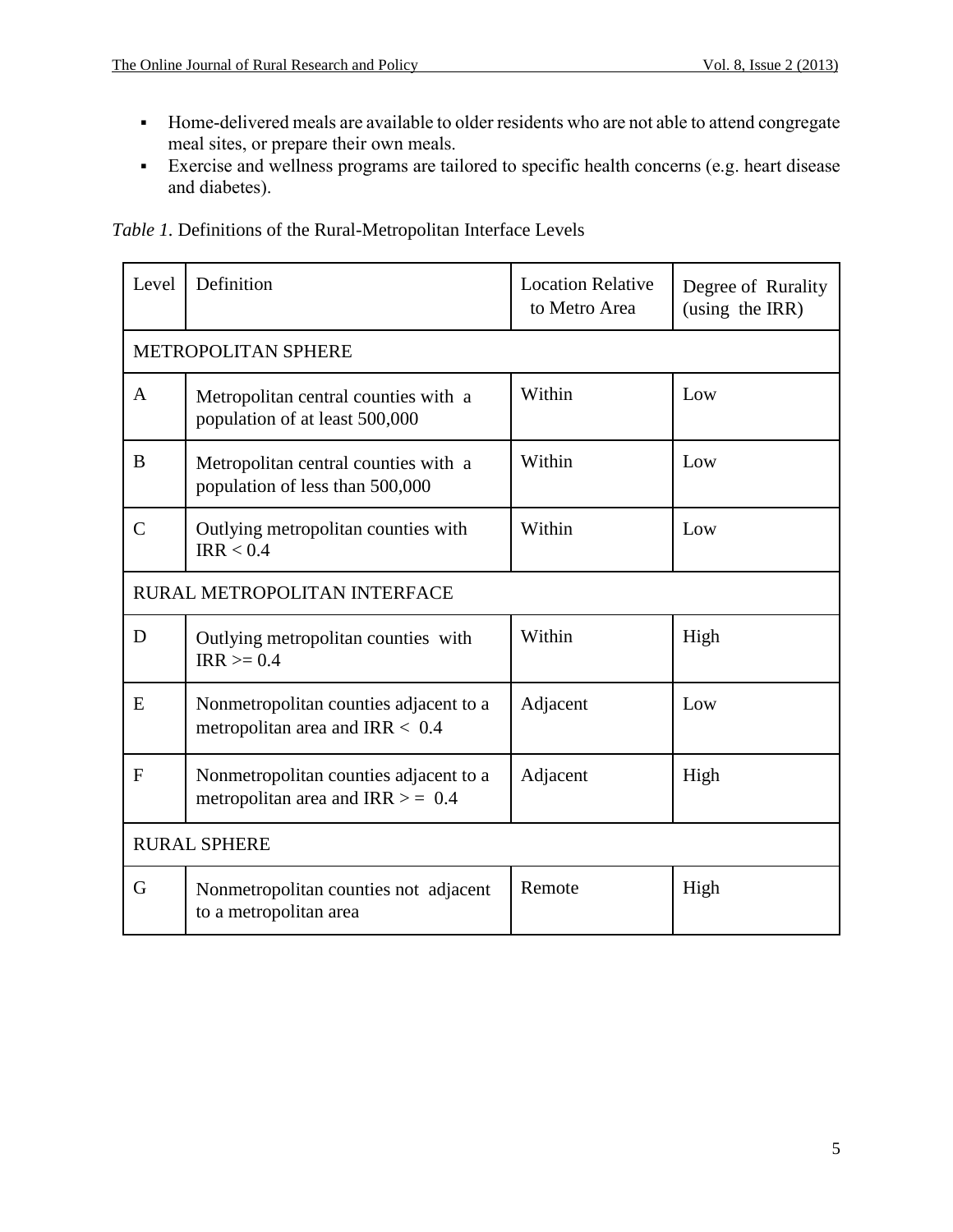|                                         | Metro         | Rural-Metro | Rural         |  |
|-----------------------------------------|---------------|-------------|---------------|--|
|                                         | <b>Sphere</b> | Interface   | <b>Sphere</b> |  |
|                                         | 16 counties   | 31 counties | 8 counties    |  |
|                                         | $(n = 41)$    | $(n = 47)$  | $(n = 32)$    |  |
| <b>Mean County Population</b>           | 306,042       | 39,458      | 16,011        |  |
| Mean County Pop. Density (per sq. mile) | 744.94        | 54.15       | 16.32         |  |
| Mean Township Population                | 82,246        | 7,666       | 3,307         |  |
| Length of Residence (years)             | 22.59         | 21.91       | 21.55         |  |

## *Table 2.* Comparison of Three Categories of Rurality Represented by Focus Group Participants

For each area, respondents used a five-point response set to indicate how many of the associated characteristics they perceived are present in the community where they live: *1 = None of them; 2*   $=$  *A few of them;*  $3 =$  *About half of them;*  $4 =$  *Most of them;*  $5 =$  *All of them.* Hence, higher scores are indicative of a higher prevalence of perceived aging-friendly community characteristics.

### **Results**

#### *Relationship Between Rurality and Perceptions of Aging-Friendly Communities Traits*

Table 3 displays the bivariate correlations between the IRR and aging-friendly ratings for each of the 13 areas. Recall that higher scores on the IRR indicate more rurality, and that higher "agingfriendly" ratings are indicative that a community is perceived to have more of the listed characteristics. The finding that all of the correlations were negative indicates that respondents residing in metropolitan counties tended to report higher aging-friendly ratings than did respondents living in more rural counties. As hypothesized, the highest correlations were in the areas of transportation (-.482), and health care services (-.636). There were three areas where the correlation was not significant: family caregiving, nutrition and wellness, and public safety/emergency planning. For the remaining areas, lower levels of rurality were associated with higher aging-friendly ratings.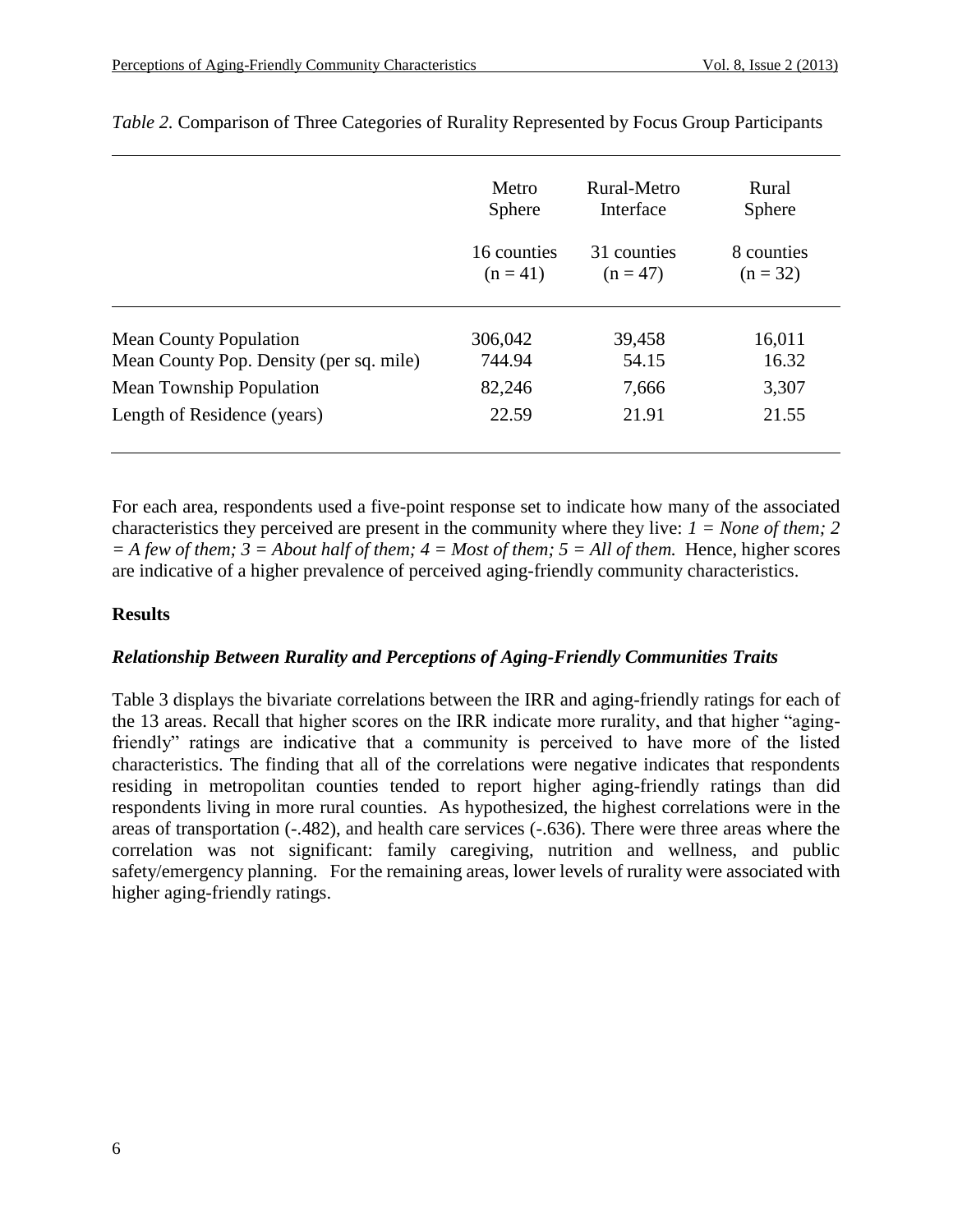|                                                         | <b>Index of Relative Rurality</b> |  |  |
|---------------------------------------------------------|-----------------------------------|--|--|
| Housing                                                 | $-.239*$                          |  |  |
| <b>Transportation and Accessibility</b>                 | $-.482*$                          |  |  |
| Streets, Parking, Pedestrian Crossings, etc.            | $-.243*$                          |  |  |
| <b>Health Care Services and Preventative Screenings</b> | $-.636*$                          |  |  |
| <b>Family Caregiving</b>                                | $-.148$                           |  |  |
| <b>Nutrition and Wellness</b>                           | $-.128$                           |  |  |
| <b>Employment and Workforce Development</b>             | $-.293*$                          |  |  |
| Arts, Culture, and Life-long Learning                   | $-.240*$                          |  |  |
| Respect and Social Inclusion                            | $-.276*$                          |  |  |
| Public Safety and Emergency Planning                    | $-.074$                           |  |  |
| <b>Community Connectedness: Civic Engagement</b>        | $-.352*$                          |  |  |
| <b>Taxation and Finance</b>                             | $-.235*$                          |  |  |
| <b>Community Leadership</b>                             | $-.260*$                          |  |  |

*Table 3.* Bivariate Correlations Between the Index of Relative Rurality and Rating Scores for Aging-Friendly Community Characteristics

\* Correlation is significant at the 0.01 level (2-tailed).

# *Comparison of the Geographical Spheres of Rurality*

Table 4 displays the results of a one-way between groups MANOVA, and indicates a statistically significant difference among the three levels of rurality on the combined measures of agingfriendly community characteristics:  $F(2,117) = 4.035$ ,  $p = .001$ ; providing support for both hypotheses. Residents of communities in metro counties gave higher aging-friendly ratings than did those in rural counties, and perceptions of residents in rural-metro interface counties were more similar to those in metro versus rural counties.

When the results of the ratings of aging-friendly community attributes in the 13 areas were considered separately, the only differences to reach statistical significance were transportation and accessibility:  $F(2,117) = 13.26$ ,  $p = .001$ ; health care services and preventative screenings:  $F =$ 29.07 (2,117),  $p = .001$ ; and community connectedness  $F(2,117) = 7.83$ ,  $p = .001$ .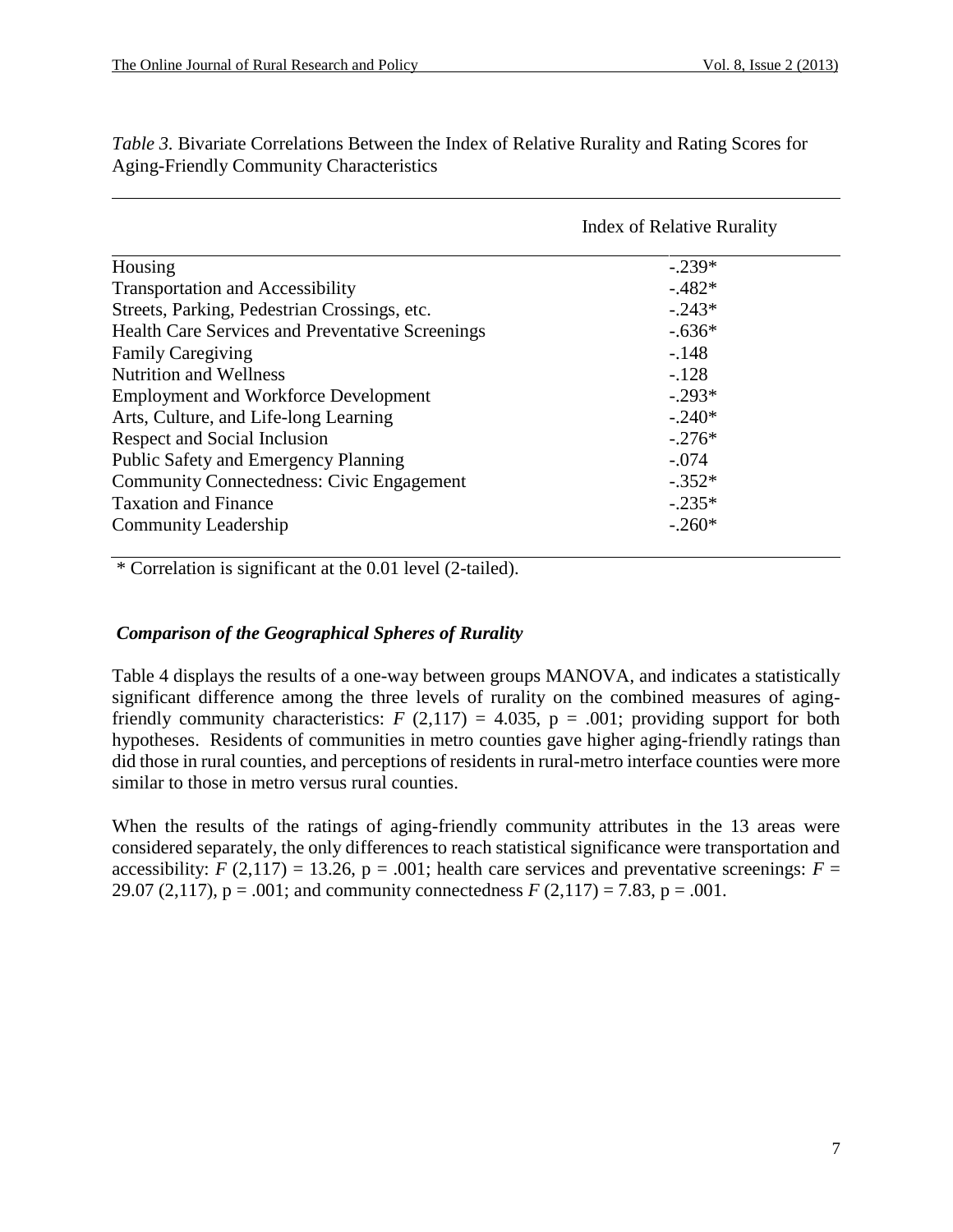|                                                     |                | Rural-     |                   |          |
|-----------------------------------------------------|----------------|------------|-------------------|----------|
|                                                     | Metro          | Metro      | Rural             |          |
|                                                     | <b>Sphere</b>  | Interface  | <b>Sphere</b>     | F(2,117) |
|                                                     |                |            |                   |          |
| Housing                                             | 2.78           | 2.55       | 2.41              | 1.57     |
| <b>Transportation and Accessibility</b>             | $2.51^{\rm a}$ | $1.74^{b}$ | $1.56^b$          | $13.26*$ |
| Streets, Parking, Pedestrian Crossings, etc.        | 2.56           | 2.06       | 2.38              | 2.74     |
| <b>Health Care Services/Preventative Screenings</b> | $3.34^{\rm a}$ | $2.36^{b}$ | $2.38^{b}$        | 29.07*   |
| <b>Family Caregiving</b>                            | 2.78           | 2.53       | 2.56              | .82      |
| <b>Nutrition and Wellness</b>                       | 3.10           | 2.81       | 3.06              | 1.23     |
| <b>Employment and Workforce Development</b>         | 2.54           | 2.30       | 2.09              | 2.73     |
| Arts, Culture, and Life-long Learning               | 2.73           | 2.40       | 2.50              | 1.37     |
| Respect and Social Inclusion                        | 3.00           | 2.57       | 2.50              | 3.43     |
| Public Safety and Emergency Planning                | 2.95           | 2.57       | 2.88              | 2.14     |
| <b>Community Connectedness</b>                      | $3.20^{\rm a}$ | $2.66^{b}$ | 2.47 <sup>b</sup> | $7.83*$  |
| <b>Taxation and Finance</b>                         | 2.85           | 2.55       | 2.28              | 3.82     |
| <b>Community Leadership</b>                         | 2.66           | 2.28       | 2.19              | 2.70     |
| n                                                   | 41             | 47         | 32                |          |

*Table 4.* Means for Aging-Friendly Community Characteristics by Rural-Metro Level (Note: Means with same superscript are not significantly different from each other)

\*Bonferonni adjusted alpha level of .003

#### **Discussion**

<span id="page-8-3"></span><span id="page-8-2"></span><span id="page-8-1"></span><span id="page-8-0"></span>The findings reported in this study indicate that considerable effort must yet be expended in helping communities become more "aging-friendly," especially communities located in rural areas. That this effort is an ongoing one that requires continued effort by Extension educators is evidenced, at least in part, by the findings of 2005 national survey entitled: *The Maturing of America – Getting Communities on Track for an Aging Population* (National Association of Area Agencies on Aging,  $2006^{12}$  $2006^{12}$  $2006^{12}$ ,  $2007^{13}$  $2007^{13}$  $2007^{13}$ ). This initiative involved 10,000 American communities, wherein a primary finding was that only 46% of the communities responding to the survey had begun to address the needs of a rapidly aging population. A 2010 follow-up survey, *The Maturing of America – Communities Moving Forward for an Aging Population,* found that this figure had not changed much. A final report of the second survey compared the findings with the 2005 survey and noted that "as a result of the severe economic challenges associated with the recession, most communities have been able only to 'hold the line' " (National Association of Area Agencies on Aging, 2011).<sup>[14](#page-9-13)</sup> Because the recent recession has been particularly challenging for Rural America (Henderson & Ackers, 2009)<sup>[15](#page-9-14)</sup>, the findings from this study suggest that the goal of creating agingfriendly community environments in rural areas may be difficult to achieve, particularly in the areas of transportation/access, health care services/preventative screenings, and community connectedness.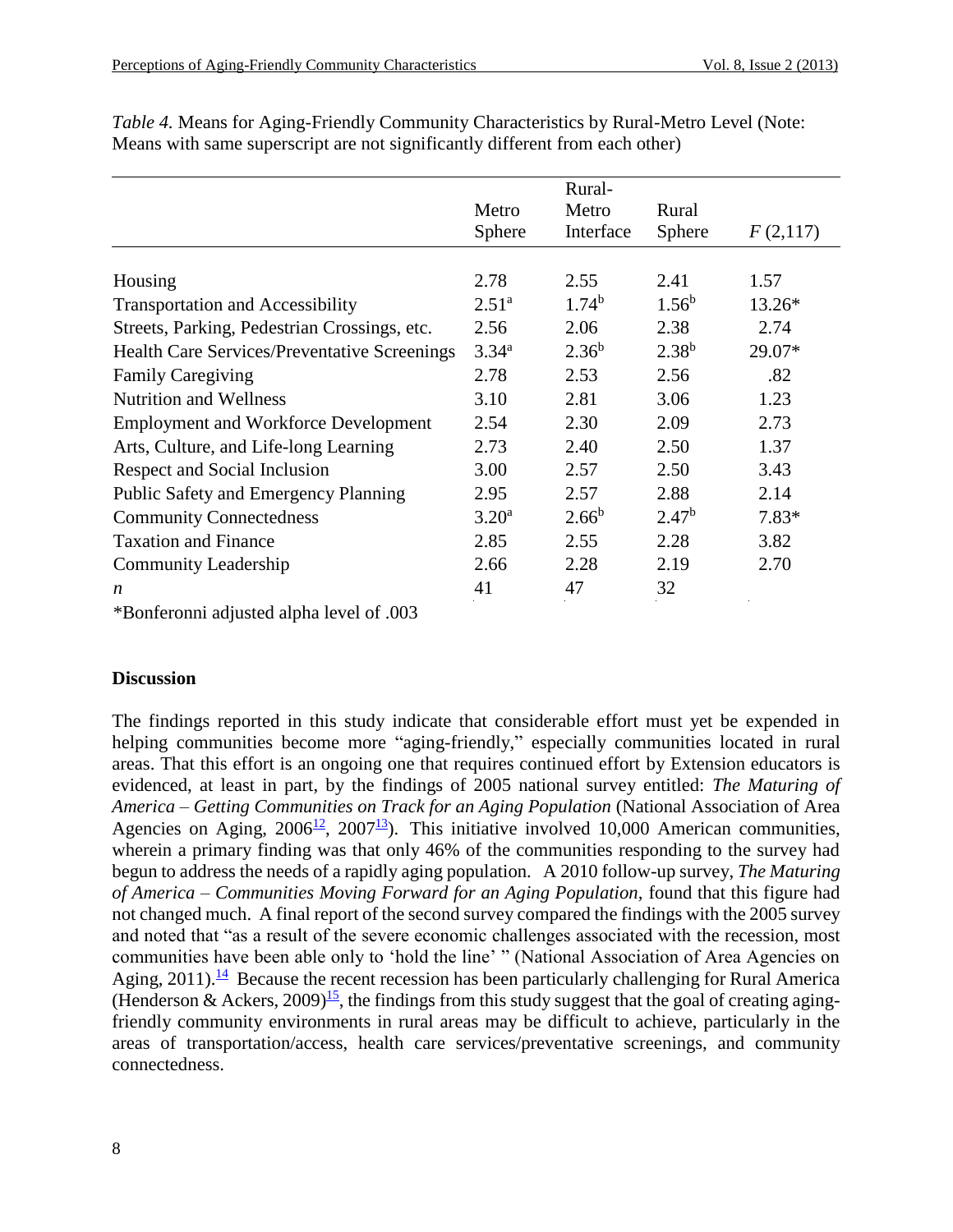**End Notes**: Barber, Clifton E. "Perceptions of Aging-Friendly Community Characteristics: Does County Rurality Make a Difference?" *[Online Journal of Rural Research & Policy](http://www.ojrrp.org/)* (8.2, 2013).

- <span id="page-9-0"></span>[1.](#page-1-0) Scharlach, A. E. (2009). Creating aging-friendly communities. *Generations, 33*(2), 5-11. [\[back\]](#page-1-0)
- <span id="page-9-1"></span>[2.](#page-2-0) World Health Organization (2007). *Global Age-Friendly Cities: A Guide.* Retrieved from: [http://www.who.int/ageing/age\\_friendly\\_cities\\_guide/en/index.html.](http://www.who.int/ageing/age_friendly_cities_guide/en/index.html) [\[back\]](#page-2-0)
- <span id="page-9-2"></span>[3.](#page-2-1) Vincent, G. K., & Velkoff, V. A. (2010). *The Next Four Decades: The Older Population in the United States: 2010 to 2050*. Current Population Reports, P25-1138. Washington, DC: US Census Bureau.  $[back]$
- <span id="page-9-3"></span>[4.](#page-2-2) Rogers, C. C. (2002). Rural health issues for the older population, *Rural America, 17*( 2), 1-7. [\[back\]](#page-2-2)
- <span id="page-9-4"></span>[5.](#page-2-3) Gallardo, R. (2010). Rural America in the 2000s: Age. *Southern Rural Development Center and the Daily Yonder.* Map used by permission. Retrieved from: [http:/www.dailyyonder.com/rural-america-2000s-population/2010/07/12/2849.](http://www.dailyyonder.com/rural-america-2000s-population/2010/07/12/2849) [\[back\]](#page-2-3)
- <span id="page-9-5"></span>[6.](#page-3-0) Austin, C., McClelland, R., Perrault, E., & Sieppert, J. (2009). The Elder-Friendly Communities Program. *Generations, 33(2)*, 87-90. [\[back\]](#page-3-0)
- <span id="page-9-6"></span>[7.](#page-3-1) Buczko, W. (2001). Rural Medicare beneficiaries' use of rural and urban hospitals, *The Journal of Rural Health, 17*(1), 53-58. [\[back\]](#page-3-1)
- <span id="page-9-7"></span>[8.](#page-3-2) Schoenberg, N. E., & Coward, R. T., (1998). Residential differences in attitudes about barriers to using community-based services among older adults. *Journal of Rural Health, 14*(4), 295-304. [\[back\]](#page-3-2)
- <span id="page-9-8"></span>[9.](#page-3-3) Waldorf, B. 2007. *What is Urban and What is Rural in Indiana*? Research Paper. Purdue Center for Regional Development, PCRD-R-4. [\[back\]](#page-3-3)
- <span id="page-9-9"></span>[10.](#page-4-0) Waldorf, B. 2007. *What is Urban and What is Rural in Indiana*? Research Paper. Purdue Center for Regional Development, PCRD-R-4. [\[back\]](#page-4-0)
- <span id="page-9-10"></span>[11.](#page-4-1) National Association of Area Agencies on Aging. (2007). *The Maturing of America–Getting Communities on Track for an Aging Population.* Retrieve from: [http://www.n4a.org/pdf/MOAFinalReport.pdf.](http://www.n4a.org/pdf/MOAFinalReport.pdf) [\[back\]](#page-4-1)
- <span id="page-9-11"></span>[12.](#page-8-0) National Association of Area Agencies on Aging. (2006, September 27). Press release: New Study Finds America's Communities Are Not Prepared for an Aging Population. Retrieved from: [http://www.n4a.org/pdf/MaturingofAmericaPressRelease-sept25.pdf.](http://www.n4a.org/pdf/MaturingofAmericaPressRelease-sept25.pdf) [\[back\]](#page-8-0)
- <span id="page-9-12"></span>[13.](#page-8-1) National Association of Area Agencies on Aging, & the MetLife Foundation (2007). A *Blueprint for Action: Developing a Viable Community for All Ages*. Retrieved from: [http://www.aginginplaceinitiative.org/storage/aipi/documents/Blueprint\\_for\\_Action\\_web.pdf.](http://www.aginginplaceinitiative.org/storage/aipi/documents/Blueprint_for_Action_web.pdf) [\[back\]](#page-8-1)
- <span id="page-9-13"></span>[14.](#page-8-2) National Association of Area Agencies on Aging (2011). *The Maturing of America: Communities Moving Forward for an Aging Population*, Washington, D.C. Retrieved from: [http://www.n4a.org/files/MOA\\_FINAL\\_Rpt.pdf.](http://www.n4a.org/files/MOA_FINAL_Rpt.pdf) [\[back\]](#page-8-2)
- <span id="page-9-14"></span>[15.](#page-8-3) Henderson J., & Akers, M. (2009). Recession catches rural America. *Economic Review* (Federal Reserve of Kansas City), First Quarter, 65-87. Retrieved from: [http://www.kc.frb.org/PUBLICAT/ECONREV/PDF/09q1Henderson.pdf.](http://www.kc.frb.org/PUBLICAT/ECONREV/PDF/09q1Henderson.pdf) [\[back\]](#page-8-3)